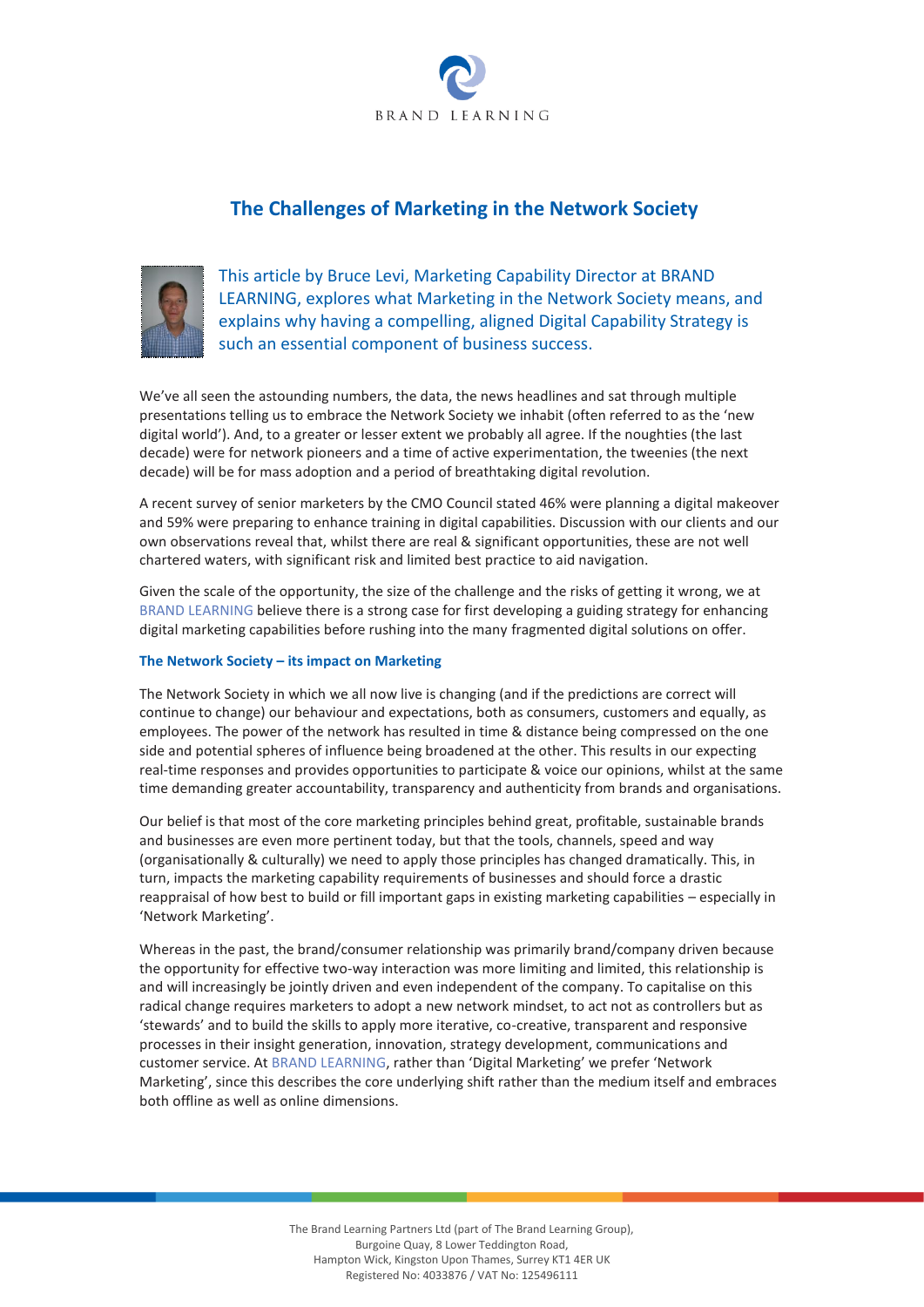

#### **Approaches To Change**

Charles Darwin's famous observation *"It is not the strongest of the species that survives nor the most intelligent that survives. It is the one that is the most adaptable to change."* is particularly relevant for today's organisations. Agility and Responsiveness are the watch words if you accept that we are in a rapidly evolving environment, where established best practice for winning the hearts and minds of consumers, customers and employees is still being written. P&G refer to their agility as *"our ability to be fast, flexible, responsive and versatile in a complex and rapidly changing business environment..."*

There are essentially 3 main ways businesses seem to be choosing to adapt and operate within the Network Society:



**C BRAND LEARNING 2010** 

**Wait & See** is the first approach. Not recommended! The business may use digital channels for brand awareness building, customer service etc. but with a 'one-way mindset', not yet willing to engage and embrace continuous, direct feedback. Then, perhaps triggered by a PR-related incident on a social network, with a few consumers taking matters into their own hands, the business unwittingly stokes a major crisis. Recent high profile examples reported in the press include Nestle's sourcing of palm oil reported on Facebook and Eurostar's Twitter response to significant train disruption during heavy snow. Senior leaders then realise the pressing urgency for the business to engage proactively, which begins the process of change – but all too often it's too little, too late.

The second and more common approach we have observed is where champions (early adopters/evangelicals) within an organisation lead the business **Step by Step**, through experimentation and applied learning to discover new opportunities and ways of working to build the business. Once new winning formulae are identified and proven, the business can roll them out more broadly across its brands and business. P&G and PepsiCo have both been reported to have adopted such techniques to great effect.

Finally, a business does occasionally take a **Transformational** approach. The leadership team decides on a radical, top down transformation, with associated higher risks but with major opportunities to gain advantage over the competition. John Chambers, CEO of Cisco, has spoken many times of the path he initiated. *"I'm a command-and-control guy. It clearly has worked well for me. I say, turn right, 66,600 people turn right. But that's not the future. The future's going to be all around collaboration and teamwork, with a structured process behind it. And that's the key"*. John understands the scale of the challenge and of the opportunity and is committed to making Cisco a more nimble and responsive organisation.

#### **Building Marketing Capabilities – Today & Tomorrow**

Brands and businesses that appear to be succeeding in the Network Society all seem to have at least one factor in common, regardless of how they have chosen to benefit: they all have a clear vision or end goal of what they are striving to achieve/do differently, whilst retaining the flexibility and willingness to experiment along the way and to adapt to mistakes and quickly learn from their experiences.

In developing such a vision and in building 'Network Marketing' capabilities to deliver against the vision, we believe it is critical to have a thorough, full grasp of where digital capabilities stand today, and where there are important gaps and a strong case for change in the future.